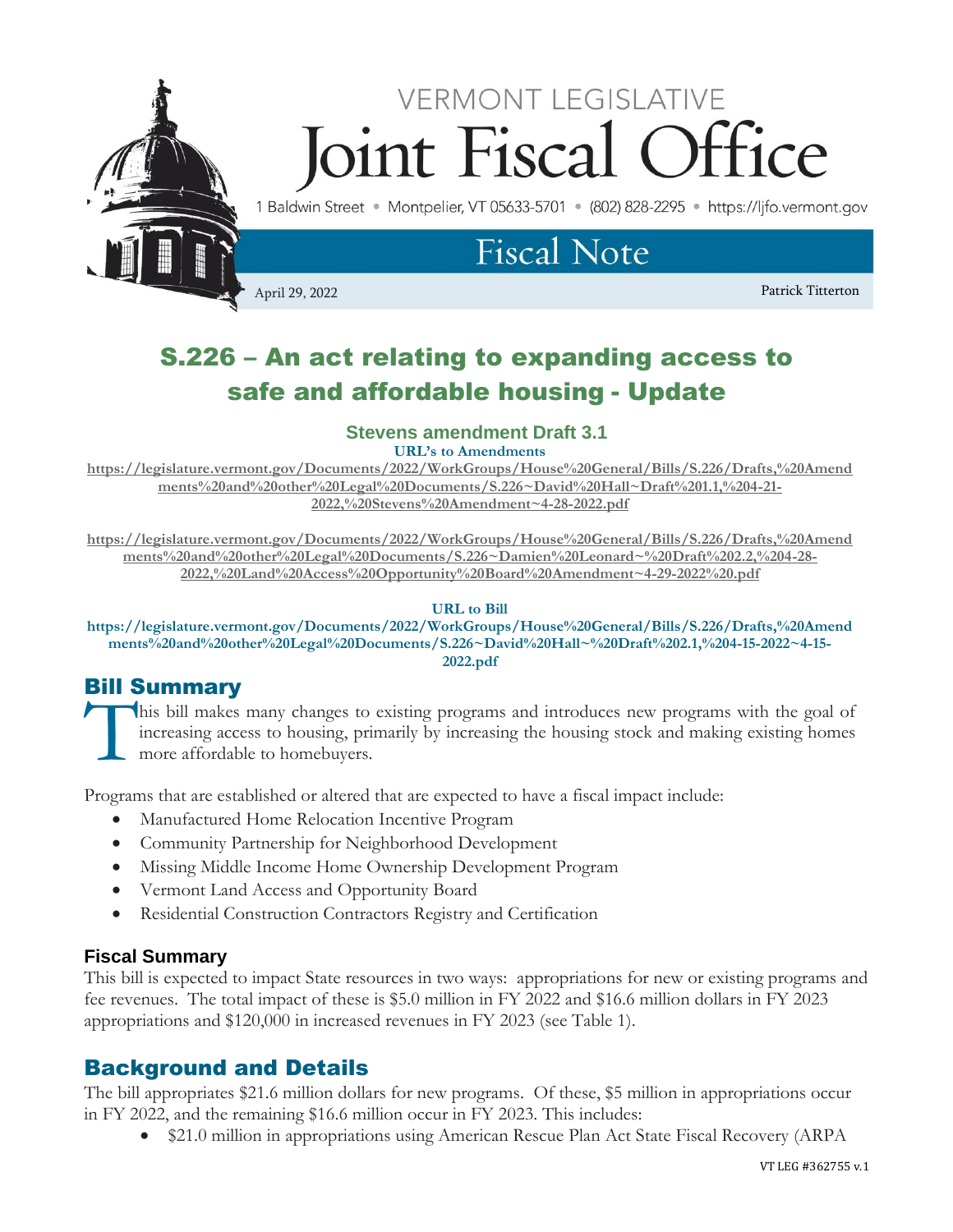SFR) funds, \$5 million of which is appropriated in FY 2022 and \$16.0 million of which is appropriated in FY 2023.

- \$400,000 in General Fund appropriations in FY 2023.
- \$200,000 in special fund appropriations in FY 2023.

New fees from the Residential Construction Contractor Registrations will generate new revenues of \$120,000 in FY 2023, growing to \$325,000 in FY 2025 for the Professional Regulatory Fund.

## **Table 1.**

| Appropriations                 | <b>FY 2022</b> | FY 2023      | FY 2025 |
|--------------------------------|----------------|--------------|---------|
| <b>ARPA SFR Appropriations</b> | \$5,000,000    | \$16,000,000 | $\$0$   |
| General Fund Appropriations    | \$0            | \$400,000    | \$0     |
| Special Fund Appropriations    | $\$0$          | \$200,000    | $\$0$   |
| <b>Total Appropriations</b>    | \$5,000,000    | \$16,600,000 | \$0     |

| <b>Fee Revenues</b>          | <b>FY 2022</b> | <b>FY 2023</b> | <b>FY 2025</b> |
|------------------------------|----------------|----------------|----------------|
| Professional Regulatory Fund | \$0            | \$120,000      | \$325,000      |
| <b>Total Revenues</b>        | \$0            | \$120,000      | \$325,000      |

# **Appropriations and Spending**

# **Manufactured Home Improvement and Replacement Program**

The bill appropriates \$5.0 million in ARPA SFR funds in FY 2023 to the Department of Housing and Community Development (DHCD) in coordination with Vermont Housing Conservation Board to assist with:

- removing abandoned homes,
- building U.S. Housing and Urban Development Compliant concrete pads,
- addressing smaller scale capital needs of parks for rehabilitating 300 to 400 poor quality homes,
- providing leadership in financing programs to assist buyers to finance and upgrade units,
- providing commonly needed home repairs,
- addressing existing program gaps,
- adding funds to supplement Flood Resilient Community Funds,
- and providing down payment assistance for new or used high energy-efficient mobile homes.

Of the \$5.0 million in funds allocated, the bill stipulates that \$3.0 million is for small scale capital grants, \$1.0 million is for home repair grants, and \$1.0 million is for new manufactured home foundation grants.

# **Community Partnership for Neighborhood Development**

The Department of Housing and Community Development is appropriated \$1.0 million in ARPA SFR funds to lead the Community Partnership for Neighborhood Development Program that will collaborate between municipalities, nonprofit and for-profit developers, State agencies, employers and other relevant stakeholders two develop a pilot neighborhood an demonstrate how new partnership models for targeted and coordinated investments can support home in inclusive, smart growth areas.

The Department will coordinate with a pilot municipality through 2026 on the strategic use of public resources. The goals of the program will be to develop neighborhoods that are:

- compact and human-scaled, with densities of at least eight units per acre,
- are characteristic of Vermont's smart growth principles,
- are located in proximity to existing residential, employment, and civic uses,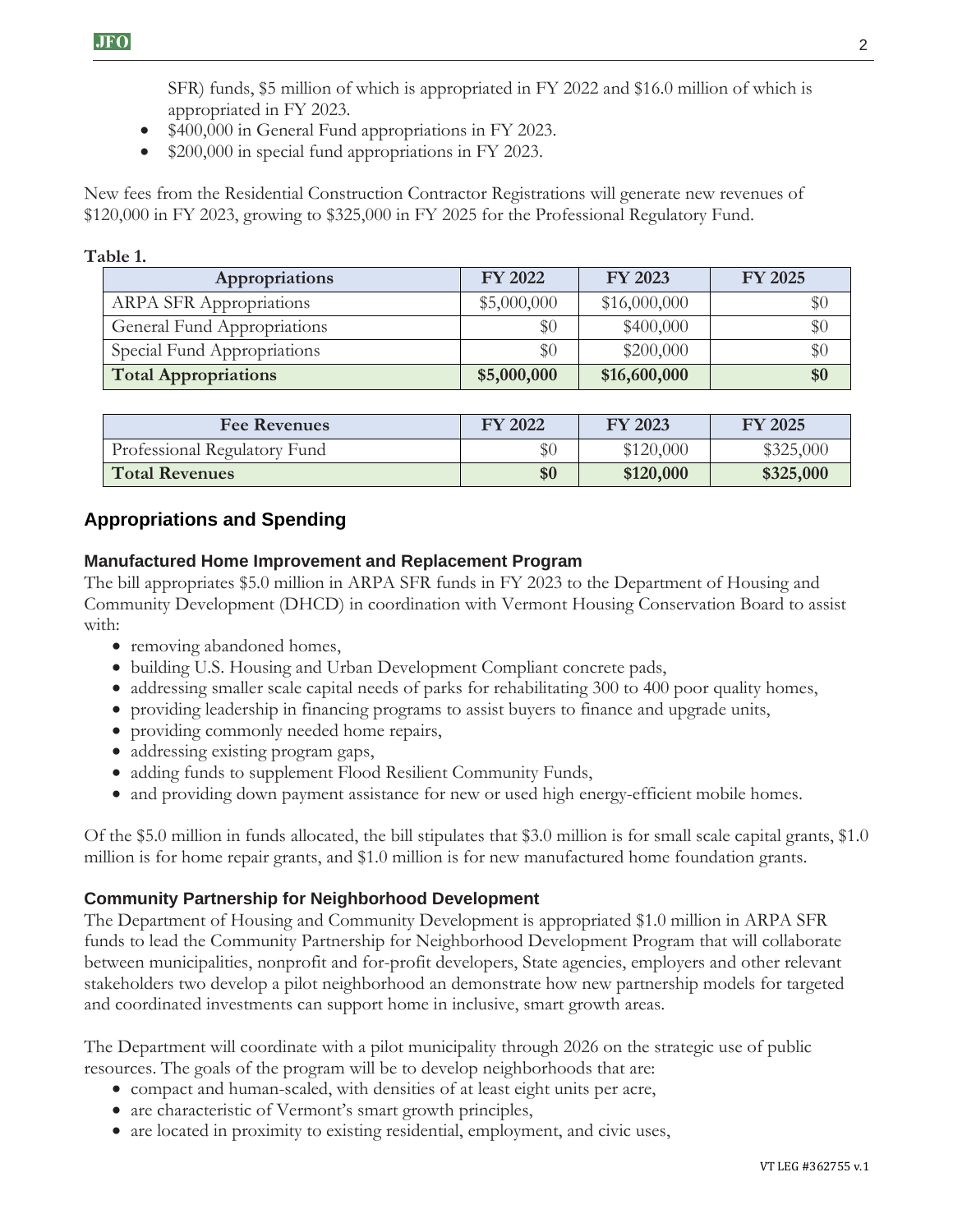- provide a mix of housing types, provide for a mix of transportation modes,
- and are designed in a manner that enhances historic resources, climate readiness, energy efficiency, environmental equity, resident health, and overall livability.

Of the funds appropriated the Department may use up to \$100,000 through 2026 to administer the program.

# **Missing Middle Income Home Ownership Development Program**

The bill appropriates \$15.0 million in ARPA SFR dollars to DHCD for a grant to VHFA to establish a Missing Middle Income Home Ownership Development Program, which targets priority housing projects. \$5 million of this is appropriated for FY 2022 and \$10 million is appropriated in FY 2023.

For the purposes of this program, an "Income-eligible homebuyer" is defined as a Vermont household with annual income that does not exceed 120 percent of the area median income. The Agency can use funds to provide direct project subsidies for up to 35 percent of eligible development costs for developers. The amount of the subsidy cannot exceed the value gap of the difference between the development costs and the resulting assessed value (difference between the cost to build and the value of the finished product).

Any funds left over from the developer subsidy shall go to the buyer to help reduce the costs of purchasing the home. In the instance when the homebuyer receives assistance, the Agency includes conditions in the subsidy to ensure continued affordability of the home, or the subsidy is subject to a housing covenant that preserves affordability of the home for 99 years or longer. The Agency will allocate no less than 33 percent of the funds available through the Program to projects that include a housing subsidy covenant.

## **Consumer Assistance Program**

The bill appropriates \$200,000 in General Funds in FY 2023 to the Office of the Attorney General to create one classified, two-year full-time limited-service position within the Consumer Assistance Program. The employee will assist with consumer complaints concerning residential construction projects valued at less than \$10,000, provide education, outreach, and mediation to contractors and consumers, and to coordinate and facilitate information sharing concerning complaints with the Office of Professional Regulation.

## **Vermont Land Access and Opportunity Board**

The bill appropriates \$200,000 in General Fund dollars in FY 2023 to the Vermont Housing and Conservation Board (VHCB) to administer and support the Vermont Land Access and Opportunity Board. In FY 2023, and FY 2024 and FY 2025 as funding is made available, VHCB will provide general accounting and administrative support to the Board.

The Board will promote improvements in access to woodlands, farmland, and land and home ownership for Vermonters from historically marginalized or disadvantaged communities. The Board will be comprised of an Executive Director of Racial Equity and members appointed by each of the following organizations:

- Commission on Native American Affairs
- Vermont NAACP
- Vermont Racial Justice Alliance
- Liberation Ecosystem
- Vermont Every Town Project
- National Association of Social Workers, Vermont Chapter
- Pride Center of Vermont
- U.S. Committee for Refugeess and Immigrants Vermont
- Vermont Developmental Disabilities Council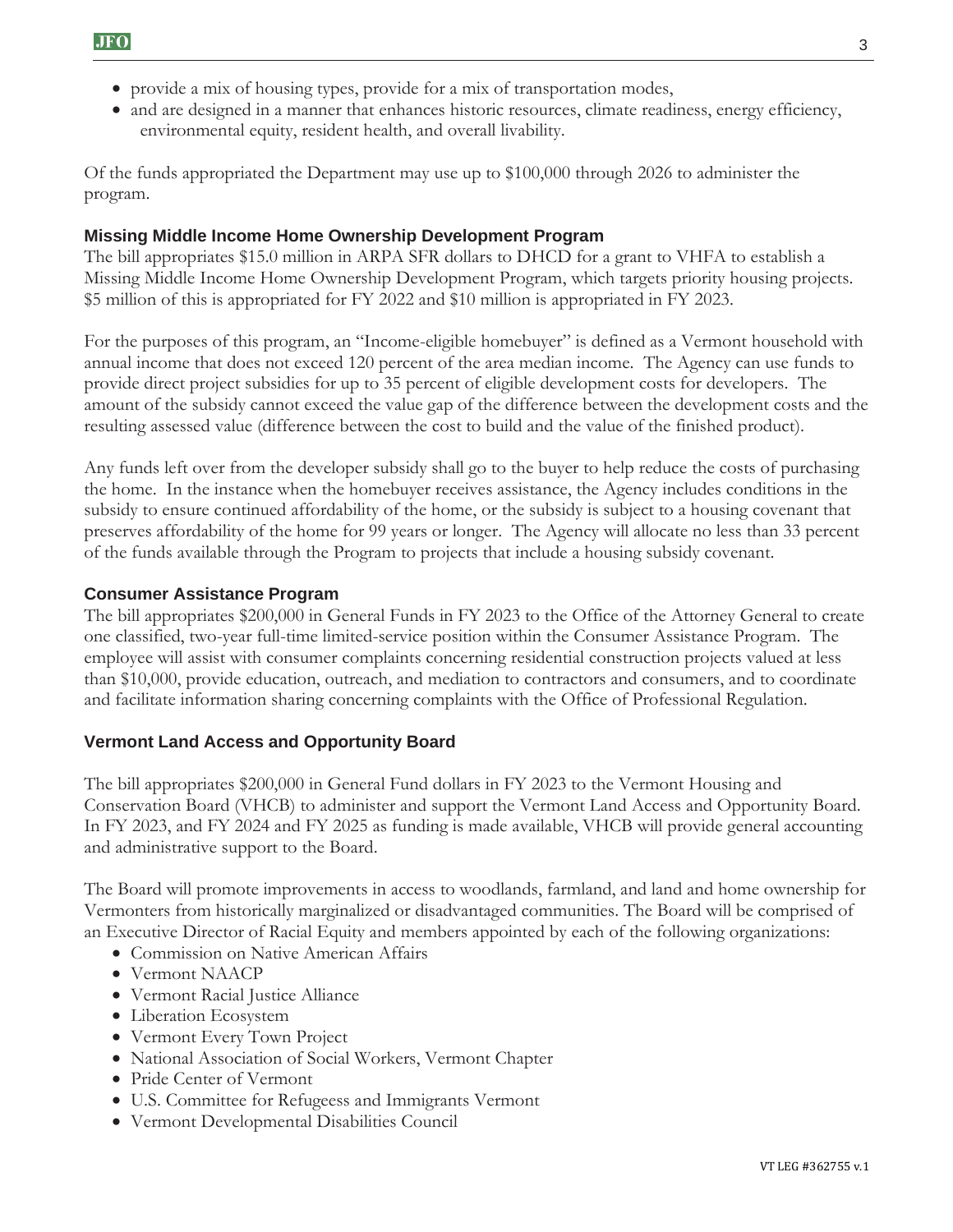The Board will advise VHCB on policy development and programs to promote racial, social, economic, and climate justice for Vermonters from marginalized or disadvantaged communities.

#### **Down Payment Assistance Program**

The bill gives the Vermont Housing Finance Agency (VHFA) the discretion to reserve funding and adopt guidelines to provide grants to first-time homebuyers who are also first-generation homebuyers. Of the funds appropriated to DHCD in Act 74 of 2021, \$1.0 million is to be transferred to VHFA to provide grants to first-generation homebuyers. Providing this assistance in the form of grants rather than loans would remove the requirement that they be paid back by the grantee, which could result in fewer available funds over time. The extent to which this would draw down available funds is uncertain and would be dependent on how many first-generation homebuyers are in the State; that information is not readily available because it is not asked on mortgage applications currently.

To qualify as a first-generation home buyer an individual must have parents or legal guardians that do not currently own residential property, whose spouse or partner has not owned a home prior to purchasing the home, or if the individual has at any time been placed in foster care. First-generation homebuyers would be a subset of people in the first-time homebuyers group.

From 2015 through March of 2022, the Down Payment Assistance Program has provided \$7,474,098 in loans to 1,565 borrowers. Under current conditions, if the fund does not experience any losses, just over \$10 million in VHFA's revolving loan fund will be available in total to loan out through 2026. Firstgeneration homebuyers would likely make up a very small subset of this population, but because they would receive their awards as grants, the amount of funds that can be loaned out by VHFA could decrease.

## **Impacts on State Revenues**

#### **Residential Construction Contractors Registry and Certification**

The bill proposes to establish a residential construction contractor registration program to be administered by the Office of Professional Regulation (OPR). Contractors performing construction work valued at more than \$10,000 would be required to be registered with the State. OPR would also be directed to establish a voluntary certification system for contractors to signify competence in subfields and specialties. OPR would manage contractors under the advisor model with two appointed persons to serve as advisors.

#### Contractor registration fee

The structure of the registration program would require an initial application fee along with a biennial renewal. The fees would be as follows:

- \$75 per individual
- \$250 per business organization
- \$75 for a first State certification and \$25 for each additional State certification

Contractor data from six states was used to analyze the potential revenue that Vermont would collect from contractor registration fees. Four of the states have a contractor registration program: Connecticut, Iowa, Minnesota and Montana. The other two states have a contractor licensing program: Alaska and Nevada. There are additional states with contractor registration laws, most notably Massachusetts and Rhode Island in New England. However, many states either do not have contractor information readily available, or it is not available in a format suitable for fiscal analysis.